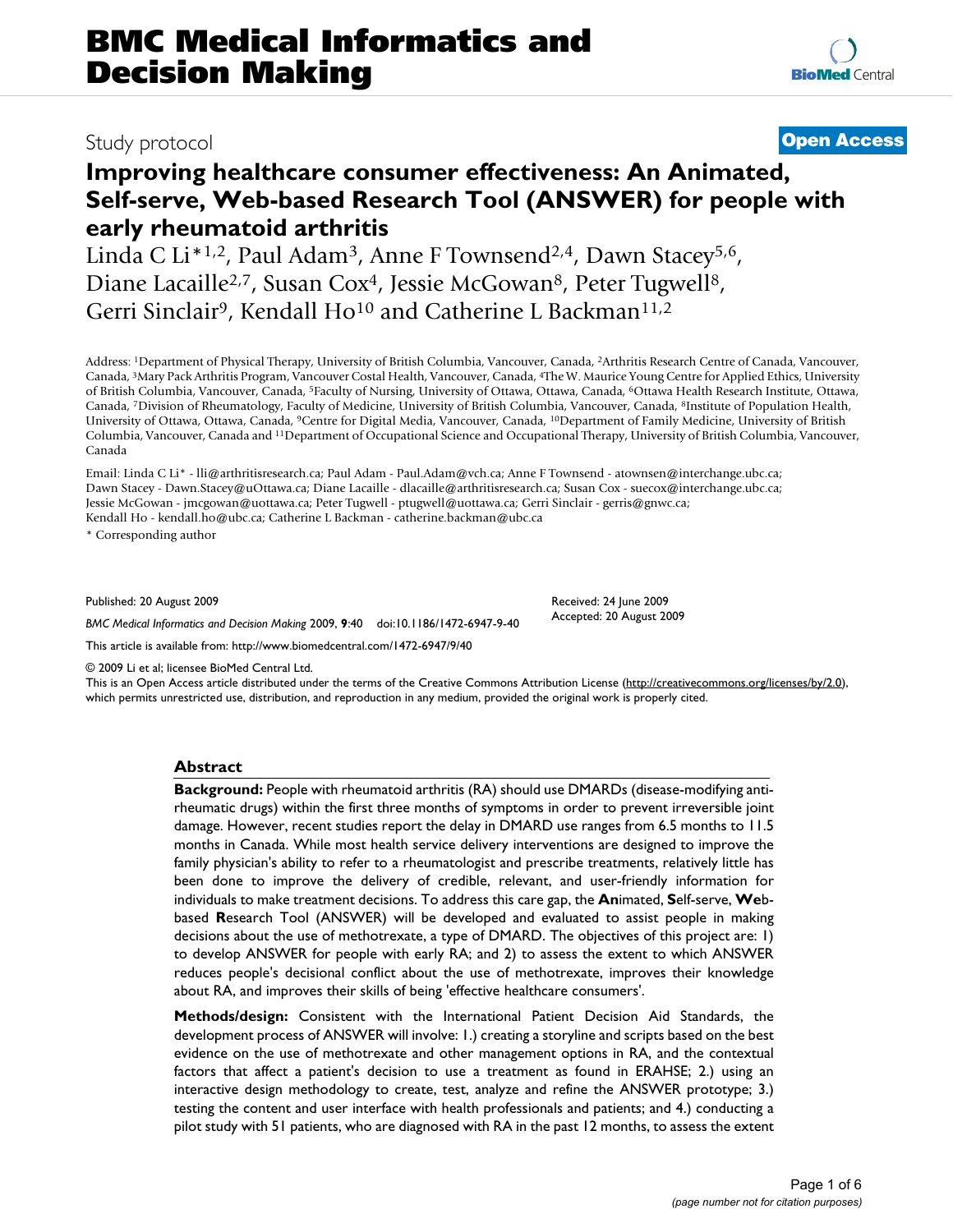to which ANSWER improves the quality of their decisions, knowledge and skills in being effective consumers.

**Discussion:** We envision that the ANSWER will help accelerate the dissemination of knowledge and skills necessary for people with early RA to make informed choices about treatment and to manage their health. The latest in animation and online technology will ensure ANSWER fills a knowledge translation gap, focusing on the next generation of people living with RA.

### **Background**

Treatment approaches for RA have changed drastically in the last decade. In the old "pyramid" approach, patients were treated with non-steroidal anti-inflammatory drugs (NSAIDs) without DMARDs until evidence of joint damage appeared. Nowadays, DMARD is used early (i.e., within three months of onset) and consistently, with the aim of eradicating inflammation and preventing joint damage [1-3]. The short-term clinical efficacy of various DMARDs at reducing disease activity, improving physical function and retarding radiographic progression has been demonstrated in RCTs and the subsequent systematic reviews [4-6]. Long-term epidemiological studies have also shown that earlier and more consistent treatment with DMARDs reduces joint destruction and leads to better long-term physical function [7-9]. Delays as brief as three months in starting DMARDs have been associated with poorer long-term outcomes, including greater physical disability [10-12] and joint damage [13-15], and less chance of remission [16]. The evidence suggests that there is a window of opportunity, early in the disease, to successfully control the disease progression; however, only a minority of people with RA used DMARDs after a recent diagnosis [17].

Patients' decisions on medication use can be affected by their concerns about side effects [18]. For example, with methotrexate, a commonly used DMARD, the side effects may include diarrhoea, lung infections, headache, nausea, heartburn, rash, and high liver enzyme, although the occurrence is rare [4,5]. About 10% of patients stopped taking methotrexate due to side effects; however, 9% also stopped the placebo due to the same reasons [4]. Currently, most information on arthritis medications is provided in the written format, which can be challenging especially for people with low literacy. However, while most health service delivery interventions are designed to improve the family physician's ability to refer to a rheumatologist and prescribe medications [19-21], relatively little has been done to improve the delivery of credible, relevant, and user-friendly information for individuals to make treatment decisions.

To address this care gap, we propose to develop and evaluate an **An**imated, **S**elf-serve, **We**b-based **R**esearch Tool (ANSWER) to assist people with a new RA diagnosis to

make decisions about using methotrexate. The innovative aspect of ANSWER is its built-in storyline that illustrates common situations that people experience when making decisions about their treatment, and demonstrates the attributes required for effective management of their healthcare. Our specific objectives are to: 1) develop ANSWER for people with early RA; and 2) assess the extent to which ANSWER reduces people's decisional conflict, improves their knowledge about RA, and improves their skills of being 'effective healthcare consumers'.

#### *Previous research*

The development of ANSWER is based on the findings from three projects funded by the Canadian Institutes of Health Research (CIHR; [http://webapps.cihr-irsc.gc.ca/](http://webapps.cihr-irsc.gc.ca/funding/Search?p_language=E&p_version=CIHR) [funding/Search?p\\_language=E&p\\_version=CIHR](http://webapps.cihr-irsc.gc.ca/funding/Search?p_language=E&p_version=CIHR)): 1) the RA Care Gaps project [18]; 2) the ERAHSE (Early RA Help-Seeking Experience) project; and 3) the Effective Consumer project [22].

The RA Care Gaps project surveyed 1,822 patients in British Columbia (BC) and found that the main reasons for not using DMARDs included a lack of physician advice (45%), fear of side effects (26%), preference to avoid medications (24%), and perceived lack of need (23%) [18]. These findings were confirmed by ERAHSE using qualitative interviews of 38 people with newly diagnosed RA (12 months or less). The preliminary data analysis identified common themes about challenges to making treatment decisions or negotiating the healthcare system [23], including: 1) incomplete discussions about benefits and risks of treatment options during medical visits, making it impossible to make an informed choice; 2) frustration with not being heard by the physician, resulting in discontinuation of medical visits by some participants; and 3) frustration with not knowing which, and how to access, health resources even if they knew disease-related information was available.

Another recurring theme identified in ERAHSE was the complex interplay of factors that affected people's treatment decisions. These included the disease characteristics (e.g., insidious versus sudden onset), people's health beliefs, their knowledge and attitudes toward RA and treatments, and their past experience with medications and health professionals. Underlying these factors was the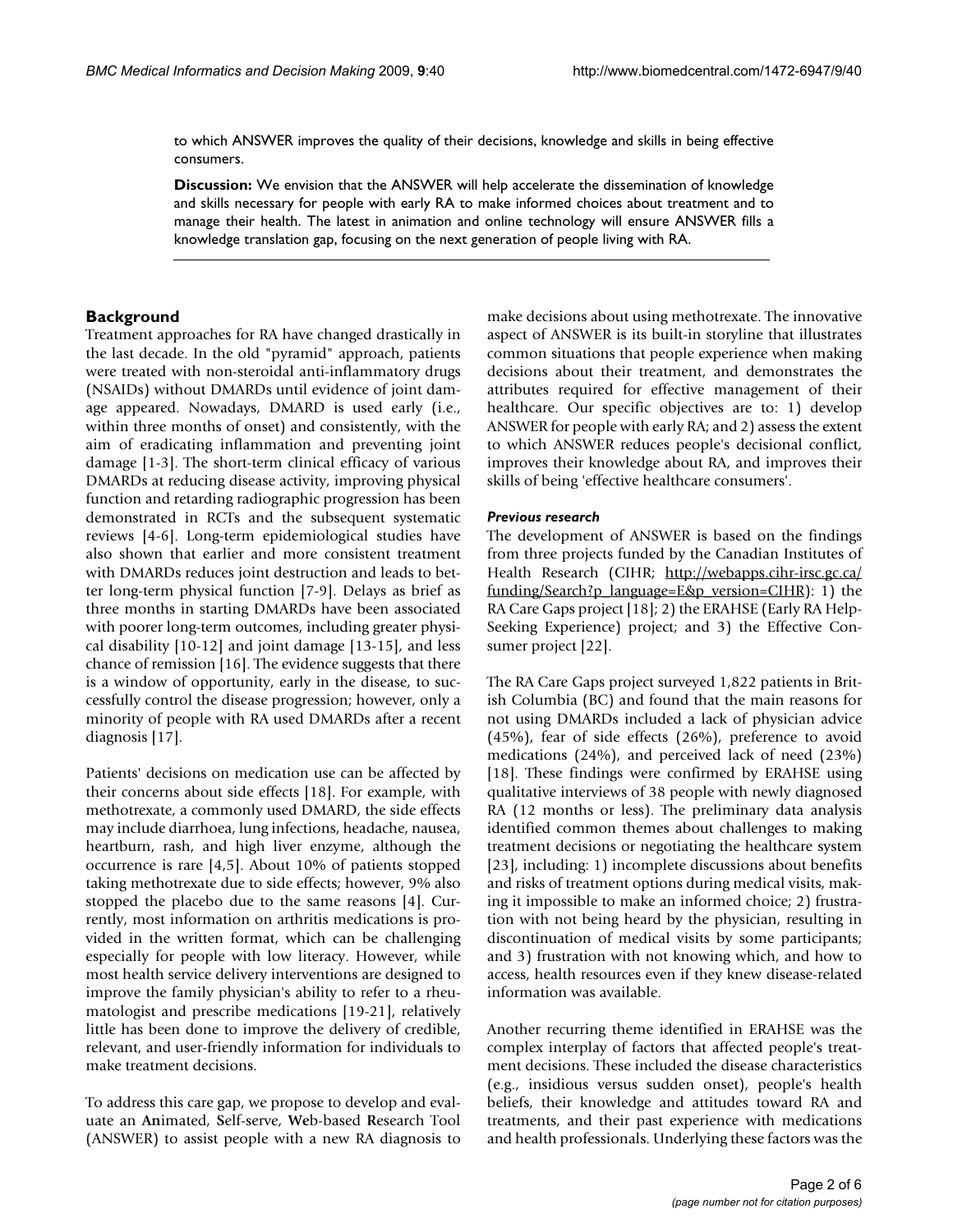profound feeling of ambivalence that is marked, on one hand, by an aversion to medications because of the anticipated side effects, and on the other, by a fear of the potentially crippling effects of an uncontrolled disease. The circumstance in which people decided to use or not use medications appeared to be influenced by the nature of their symptoms in the context of daily life.

Concerns about side effects were part of the background knowledge that many participants brought to their initial medical consultations. It appeared that these concerns were likely to remain unresolved if they left the doctor's office with unanswered questions or unaddressed concerns about the treatment. This might explain why those who stayed on medications reported having good rapport with their rheumatologists and/or family doctors, and that they were more engaged in communicating and making treatment decisions with their doctors. Interestingly, health education messages, such as those that tout the importance of starting DMARDs within a certain 'window of opportunity' appeared to motivate some ERAHSE participants to begin treatment. These findings highlight the importance of good patient-physician partnerships in people's decisions to use/continue medications, and provide the necessary context for the development of a decision-making tool that mirrors the typical challenges and situations in which people make their treatment choices.

#### *What are the attributes of an 'effective healthcare consumer'?*

Most patient education initiatives aim to empower people with arthritis to become active participants in their healthcare decisions (i.e., 'effective consumers'). The concept of "effective consumer", developed by Tugwell et al. [22] posits that individuals can acquire knowledge and skills that empower them to manage their health and to become more effective users of healthcare resources. Through extensive interviews and collaborations with arthritis patient groups, five essential attributes of effective healthcare consumers were indentified, including the ability to: 1) use health information; 2) clarify personal priorities for disease management; 3) communicate with health professionals; 4) negotiate roles and take control; and 5) make decisions and take action [22,24]. It has been argued that these attributes can be used to guide the development of the next generation of patient education/self-management initiatives [25].

Another major contribution of the effective consumer project was the EC-17 scale [24]. Unlike traditional measures in studies of self-management interventions, which focus on RA outcomes (e.g., pain, joint counts, self-efficacy, life satisfaction, coping, social function) [26], the EC-17 evaluates the person's ability to participate in his/ her healthcare. The psychometric properties of the EC-17

are currently being tested in self-management interventions [24]. In the ANSWER project, we will apply the effective consumer attributes to design the knowledge and skills learned by the main character portrayed in the ANSWER storyline, and will use the EC-17 scale in the pilot evaluation.

#### **Methods/design**

ANSWER will be developed based on the rigorous criteria outlined in the International Patient Decision Aid Standards [27,28], and through a collaboration of health researchers, computer animation experts and trainees, and people with RA. Using an iterative design approach, we will create an animated decision aid for users with low health literacy and low-to-average computer skills. Because our main audience is people recently diagnosed with RA, we will focus on creating scenarios that are less threatening to the users (e.g., starting the story in the home and work environment rather than in a hospital). ANSWER will be structured with dual components: stories acted by the main animated character and an interactive decision-making component.

We will adapt Jibaja-Weiss et al.'s Edutainment Decision Aid Model [29], which consists of three inter-linked components: the story; the learning media; and the graphical user interface by which the user interacts with the story and learning media. At different points throughout the story, the user will be required to make decisions. Decision support information (i.e., the risk and benefits of treatment options) will be embedded in both the story and learning media. The animated character will model the skills necessary to be an effective consumer.

The development process of the ANSWER tool involves: 1) writing a brief interactive narrative with multiple storylines for the animated segments and content for the learning segments; 2) refining the storyline and learning segments; and 3) defining the linkages between the story and the learning segments. The storyline will be based on the ERAHSE qualitative interviews. Once the user completes the program, a tailored summary will be generated describing his/her health information, treatment choices, initial decisions made, and concerns about the treatments he/she wishes to discuss with the doctor.

The decision support component will focus on the use of methotrexate. ANSWER will be developed based on the current systematic reviews and clinical practice guidelines about methotrexate [30,31], including the probability for favourable clinical outcomes and side effects. To enable use by computer novices, we will design the graphical user interface of the decision aid such that it resembles a computer game that allows user interaction to enhance the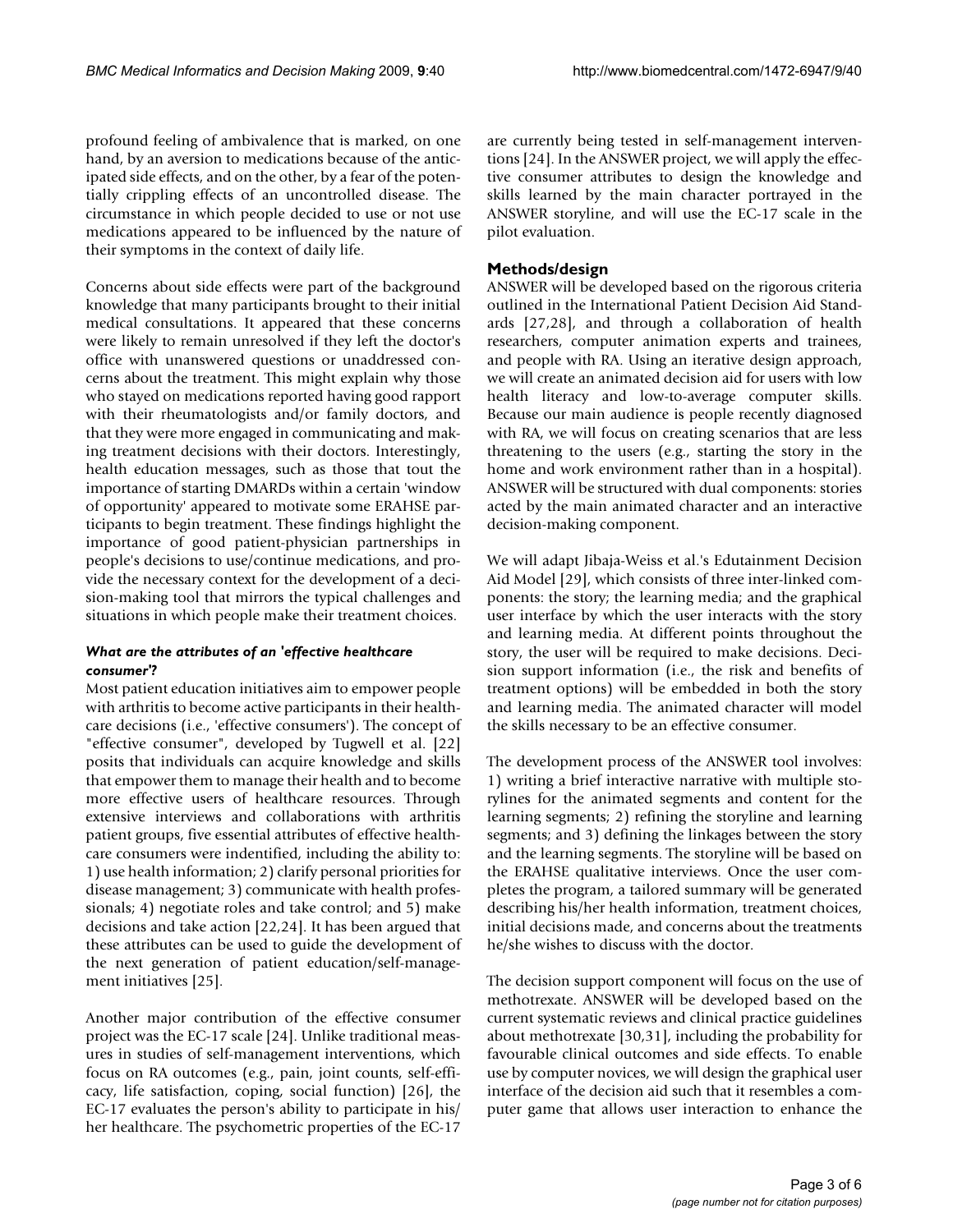uptake of information. All written content and instructions will be fully narrated.

We will test the content and user interface of the ANSWER prototype with five people from each of the following groups: 1) rheumatologists/arthritis nurses; 2) allied health professionals; 3) people with RA diagnosed  $\leq$  3 months; 4.) those with  $RA > 3$  months. The time needed to complete the tool will be tracked. After the testing section, participants will be interviewed to obtain comments about the content, presentation and user friendliness. The tool will be refined based on the users' comments.

#### *Pilot study*

A prospective pre-post design will be used in the online pilot study. We will invite people with RA across Canada to participate. Eligible individuals will be those who: 1) are diagnosed with RA; 2) are candidates for methotrexate as indicated by their rheumatologists and have not initiated treatment; and 3) have Internet access. Participants will be recruited from two sources: 1) the Mary Pack Arthritis Program; and 2) patient/consumer groups, including the Canadian Arthritis Patients Alliance and JointHealth. In addition, we will post the information on the Arthritis Research Centre of Canada website. Individuals who are interested may contact the research assistant who will provide details about the study, screen for eligibility and obtain informed consent.

Participants will receive a username and password via email to access the ANSWER testing webpage. They may complete the program at their own pace, and may sign off and return later. At the end of the program, ANSWER will produce a one-page summary for the individual to discuss with his/her rheumatologist/family physician, and then make a decision about the treatment.

#### *Outcome measures*

Participants will be asked to complete the following measures online before and after using the ANSWER: 1) the Decisional Conflict Scale (low literacy version; primary outcome); 2) the EC-17 Scale; and 3) the ACREU (Arthritis Community Research & Evaluation Unit) RA Knowledge Questionnaire. The Decisional Conflict Scale measures personal perceptions of uncertainty in choosing options, factors contributing to uncertainty, and effective decision making [32]. The low literacy version has 10 questions and three response categories. Both internal consistency and test-retest reliability exceed 0.78. In studies of decision aids for non-RA interventions, the effect sizes range form 0.4 to 1.2 [32-34].

The RA Knowledge Questionnaire comprises 31 items covering seven domains: prognosis, coping strategies, pain management, exercise, medication, joint protection,

and energy conservation [35]. The questionnaire has demonstrated internal consistency (Cronbach's  $\alpha$  = 0.76), testretest reliability  $(r = 0.91)$ , and content and construct validity [35]. Also, participants will complete the following measures at baseline: 1.) Health Assessment Questionnaire (HAQ; a validated measure of health status of people with RA); 2.) RADAI (RA Disease Activity Index); and 3.) comorbid conditions and demographic characteristics. The scores of HAQ and RADAI, and the comorbid conditions will be summarized on the one-page summary for participants.

#### *Sample size and analysis*

Based on previous before-and-after studies using the Decisional Conflict Scale, we estimated a difference of 0.3 and a standard deviation of 0.6 [32,33]. This yields a sample size of 43 ( $\alpha$ -level = 0.05; 90% power). Assuming that 15% of eligible participants do not complete the task and/ or the outcome measures, **51** participants will be needed. Exploratory analysis using paired t-tests will be done to evaluate the changes in the three outcome measures. Descriptive analysis will be used to summarize participant characteristics and comorbid conditions.

The ANSWER protocol has been approved by the University of British Columbia Behavioural Research Ethics Board (Application number: H09-00898).

#### *Limitations*

Although the selected outcome measures will capture changes in outcomes from the patient's perspective, we will not be able to determine if the ANSWER affects the physician's participation in shared decision-making, or if it improves patient-physician communication during the clinical visit. However, owing to the resources required to collect data from the study participant's physician(s), it is prudent to first demonstrate the value of this new tool for the users in a small pilot study. Favorable results from this study will provide the justification and background data for a full-scale randomized controlled trial that evaluates the effectiveness of ANSWER from the perspectives of both patients and physicians.

#### **Discussion**

This innovative project combines the expertise from six disciplines: health services research (LCL, CLB, DL, DS, PT), clinical research (DL), social science (PA, SC, AFT), information science (JM), knowledge translation (LCL, PT, KH, JM) and digital media (GS), and three stakeholders groups: patients/consumers (Canadian Arthritis Patient Alliance, JointHealth, and Arthritis Research Centre of Canada – Consumer Advisory Board), the clinical community (Mary Pack Arthritis Program), and a nonprofit arthritis organization (The Arthritis Society).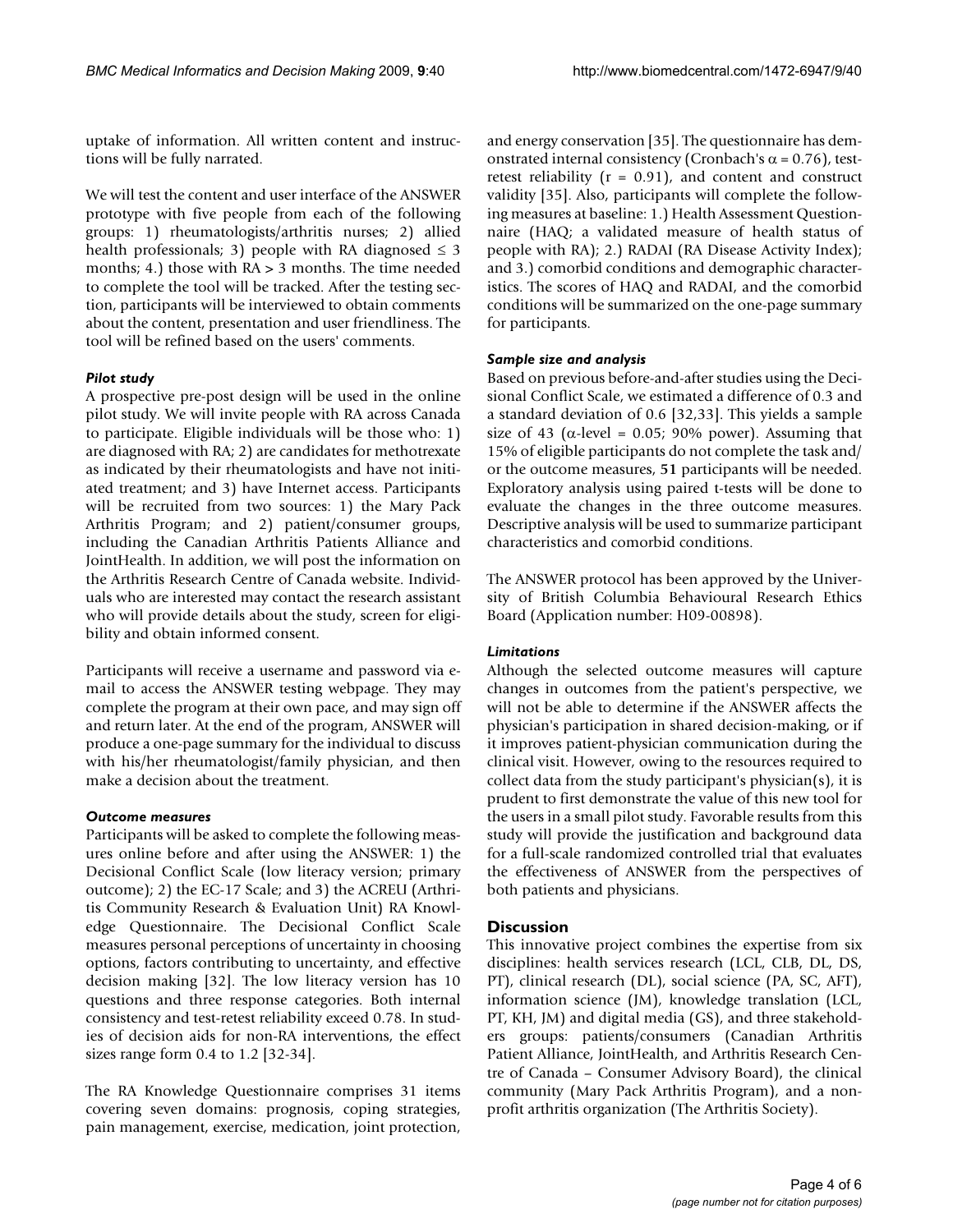A multi-sector, inter-disciplinary team has been assembled to create and evaluate the ANSWER. Guided by Graham's Knowledge-to-Action process [36], this knowledge translation project will directly address one of the recommendations of the *2005 Summit on Standards for Arthritis Prevention and Care* that, "Every Canadian with arthritis must have access to accurate information and education on arthritis that meet a defined set of criteria and are appropriate to their age and stage of disease" [37] We envision that the ANSWER will help accelerate the dissemination of knowledge and skills necessary for people with early RA to make informed choices about treatment and to manage their health.

#### **Competing interests**

The authors declare that they have no competing interests.

#### **Authors' contributions**

The study was conceived by LCL, PA, AT and CLB. All authors contributed to the development of the research protocol. LCL is the principal applicant and PA is the decision-maker co-principal applicant. Writing of the manuscript was led by LCL and all authors approved the final version.

#### **Acknowledgements**

The authors are grateful for the support of patient/consumer collaborators, including Mr. Otto Kamensek (Arthritis Research Centre Consumer Advisory Board), Ms. Cheryl Koehn (JointHealth), and Ms. Colleen Maloney (Canadian Arthritis Patient Alliance).

This study is funded by a Canadian Institutes of Health Research (CIHR) operating grant: knowledge-to-action grant competition (funding reference number: KAL 94482). LCL is supported by a CIHR New Investigator Award, and an American College of Rheumatology Research & Education Foundation Health Professional New Investigator Award, and holds the Harold Robinson-Arthritis Society Chair in Arthritic Diseases. PT holds a Tier 1 Canada Research Chair in Health Equity.

#### **References**

- Pincus T, O'Dell J: **[Combination therapy with multiple disease](http://www.ncbi.nlm.nih.gov/entrez/query.fcgi?cmd=Retrieve&db=PubMed&dopt=Abstract&list_uids=10577301)[modifying antirheumatic drugs in rheumatoid arthritis: A](http://www.ncbi.nlm.nih.gov/entrez/query.fcgi?cmd=Retrieve&db=PubMed&dopt=Abstract&list_uids=10577301) [preventive strategy.](http://www.ncbi.nlm.nih.gov/entrez/query.fcgi?cmd=Retrieve&db=PubMed&dopt=Abstract&list_uids=10577301)** *Ann Intern Med* 1999, **131:**768.
- 2. Fries JF: **[Current treatment paradigms in rheumatoid arthri](http://www.ncbi.nlm.nih.gov/entrez/query.fcgi?cmd=Retrieve&db=PubMed&dopt=Abstract&list_uids=11001377)[tis.](http://www.ncbi.nlm.nih.gov/entrez/query.fcgi?cmd=Retrieve&db=PubMed&dopt=Abstract&list_uids=11001377)** *Rheumatology* 2000, **39(Suppl 1):**30-35.
- 3. Wollheim FA: **[Approaches to rheumatoid arthritis in 2000.](http://www.ncbi.nlm.nih.gov/entrez/query.fcgi?cmd=Retrieve&db=PubMed&dopt=Abstract&list_uids=11333348)** *Curr Opin Rheumatol* 2001, **13:**193-201.
- 4. Suarez-Almazor ME, Belseck E, Shea BJ, Tugwell P, Wells G: **Methotrexate for treating rheumatoid arthritis.** *Cochrane Database of Systematic Reviews 3* 2008 [\[http://www.cochrane.org/reviews/en/](http://www.cochrane.org/reviews/en/ab000957.html) [ab000957.html\]](http://www.cochrane.org/reviews/en/ab000957.html).
- Osiri M, Shea B, Robinson V, Suarez-Almazor M, Strand V, Tugwell P, Wells G: **Leflunomide for treating rheumatoid arthritis.** *Cochrane Database of Systematic Reviews 3* 2008:CD002047.
- Suarez-Almazor M, Osiri M, Emery P, Ottawa Methods Group: **Rheumatoid arthritis.** In *Evidence-based Rheumatology* Edited by: Tugwell P, Shea B, Boers M, Brooks P, Simon LS, Strand V, Wells G. London: BMJ Books; 2003.
- 7. Sokka T: **[Disease-modifying anti-rheumatic drug use accord](http://www.ncbi.nlm.nih.gov/entrez/query.fcgi?cmd=Retrieve&db=PubMed&dopt=Abstract&list_uids=10662871)[ing to the 'sawtooth' treatment strategy improves the func](http://www.ncbi.nlm.nih.gov/entrez/query.fcgi?cmd=Retrieve&db=PubMed&dopt=Abstract&list_uids=10662871)tional outcome in rheumatoid arthritis: results of a long[term follow-up study with review of the literature.](http://www.ncbi.nlm.nih.gov/entrez/query.fcgi?cmd=Retrieve&db=PubMed&dopt=Abstract&list_uids=10662871)** *Rheumatology* 2000, **39:**34.
- 8. Fries JF, Williams CA, Morfeld D, Singh G, Sibley J: **[Reduction in](http://www.ncbi.nlm.nih.gov/entrez/query.fcgi?cmd=Retrieve&db=PubMed&dopt=Abstract&list_uids=8630111) [long-term disability in patients with rheumatoid arthritis by](http://www.ncbi.nlm.nih.gov/entrez/query.fcgi?cmd=Retrieve&db=PubMed&dopt=Abstract&list_uids=8630111) disease-modifying antirheumatic drug-based treatment [strategies.](http://www.ncbi.nlm.nih.gov/entrez/query.fcgi?cmd=Retrieve&db=PubMed&dopt=Abstract&list_uids=8630111)** *Arthritis and Rheumatism* 1996, **39:**616-622.
- 9. Abu-Shakra M, Toker R, Flusser D, Flusser G, Friger M, Sukenik S, Buskila D: **[Clinical and radiographic outcomes of rheumatoid](http://www.ncbi.nlm.nih.gov/entrez/query.fcgi?cmd=Retrieve&db=PubMed&dopt=Abstract&list_uids=9663474) [arthritis patients not treated with disease-modifying-drugs.](http://www.ncbi.nlm.nih.gov/entrez/query.fcgi?cmd=Retrieve&db=PubMed&dopt=Abstract&list_uids=9663474)** *Arthritis and Rheumatism* 1998, **41:**1190-1195.
- 10. Munro R, Hampson R, McEntegart A, Thomson EA, Madhok R, Capell HA: **[Improved functional outcome in patients with early](http://www.ncbi.nlm.nih.gov/entrez/query.fcgi?cmd=Retrieve&db=PubMed&dopt=Abstract&list_uids=9613337) [rheumatoid arthritis treated with intramuscular gold:](http://www.ncbi.nlm.nih.gov/entrez/query.fcgi?cmd=Retrieve&db=PubMed&dopt=Abstract&list_uids=9613337) [results of a five year prospective study.](http://www.ncbi.nlm.nih.gov/entrez/query.fcgi?cmd=Retrieve&db=PubMed&dopt=Abstract&list_uids=9613337)** *Ann Rheum Dis* 1998, **57:**88-93.
- 11. Tsakonas E, Fitzgerald AA, Fitzcharles MA, Cividino A, Thorne JC, M'Seffar A, Joseph L, Bombardier C, Esdaile JM: **[Consequences of](http://www.ncbi.nlm.nih.gov/entrez/query.fcgi?cmd=Retrieve&db=PubMed&dopt=Abstract&list_uids=10743799) [delayed therapy with second-line agents in rheumatoid](http://www.ncbi.nlm.nih.gov/entrez/query.fcgi?cmd=Retrieve&db=PubMed&dopt=Abstract&list_uids=10743799) arthritis: a 3 year followup on the Hydroxychloroquine in [Early Rheumatoid Arthritis \(HERA\) Study.](http://www.ncbi.nlm.nih.gov/entrez/query.fcgi?cmd=Retrieve&db=PubMed&dopt=Abstract&list_uids=10743799)** *The Journal of Rheumatology* 2000, **27:**623-629.
- 12. Heide A van der, Jacobs JW, Bijlsma JW, Hcurkens AH, Booma-Frankfort C, Veen MJ van der, Haanen HC, Hofman DM: **[The effective](http://www.ncbi.nlm.nih.gov/entrez/query.fcgi?cmd=Retrieve&db=PubMed&dopt=Abstract&list_uids=8633829)[ness of early treatment with second-line antirheumatic](http://www.ncbi.nlm.nih.gov/entrez/query.fcgi?cmd=Retrieve&db=PubMed&dopt=Abstract&list_uids=8633829) [drugs. A Randomized, controlled trial.](http://www.ncbi.nlm.nih.gov/entrez/query.fcgi?cmd=Retrieve&db=PubMed&dopt=Abstract&list_uids=8633829)** *Ann Intern Med* 1996, **124:**699-707.
- 13. Lard LR, Visser H, Speyer I, Horst-Bruinsma IE vander, Zwinderman AH, Breedveld FC, Hazes JMW: **[Early versus delayed treatment](http://www.ncbi.nlm.nih.gov/entrez/query.fcgi?cmd=Retrieve&db=PubMed&dopt=Abstract&list_uids=11690569) [in patients with recent-onset rheumatoid arthritis: compar](http://www.ncbi.nlm.nih.gov/entrez/query.fcgi?cmd=Retrieve&db=PubMed&dopt=Abstract&list_uids=11690569)ison of two cohorts who received different treatment strat[egies.](http://www.ncbi.nlm.nih.gov/entrez/query.fcgi?cmd=Retrieve&db=PubMed&dopt=Abstract&list_uids=11690569)** *The American Journal of Medicine* 2001, **111:**446-451.
- 14. Buckland-Wright J: **[Quantitative microfocal radiography](http://www.ncbi.nlm.nih.gov/entrez/query.fcgi?cmd=Retrieve&db=PubMed&dopt=Abstract&list_uids=8474059) [detects changes in erosion area in patients with early RA](http://www.ncbi.nlm.nih.gov/entrez/query.fcgi?cmd=Retrieve&db=PubMed&dopt=Abstract&list_uids=8474059) [treated with myochrisine.](http://www.ncbi.nlm.nih.gov/entrez/query.fcgi?cmd=Retrieve&db=PubMed&dopt=Abstract&list_uids=8474059)** *The Journal of Rheumatology* 1993, **20:**243-247.
- 15. Egsmose C, Lund B, Borg G, Pettersson H, Berg E, Brodin U, Trang L: **[Patients with rheumatoid arthritis benefit from early 2nd](http://www.ncbi.nlm.nih.gov/entrez/query.fcgi?cmd=Retrieve&db=PubMed&dopt=Abstract&list_uids=8835550) line therapy: 5 year followup of a prospective double blind [placebo controlled study.](http://www.ncbi.nlm.nih.gov/entrez/query.fcgi?cmd=Retrieve&db=PubMed&dopt=Abstract&list_uids=8835550)** *The Journal of Rheumatology* 1995, **22:**2208-2213.
- 16. Mottonen T, Hannonen P, Korpela M, Nissila M, Kautiainen H, Honen J, Laasonen L, Kaipiainen-Seppanen O, Franzen P, Helve T, *et al.*: **[FINnish Rheumatoid Arthritis Combination therapy.](http://www.ncbi.nlm.nih.gov/entrez/query.fcgi?cmd=Retrieve&db=PubMed&dopt=Abstract&list_uids=11953964)** *Arthritis and Rheumatism* 2002, **46:**894-898.
- 17. Lacaille D, Anis AH, Guh DP, Esdaile JM: **Gaps in care for rheumation and the State State** to a **redition** study. Arthritis Rheum 2005, [toid arthritis: a population study.](http://www.ncbi.nlm.nih.gov/entrez/query.fcgi?cmd=Retrieve&db=PubMed&dopt=Abstract&list_uids=15818655) **53:**241-248.
- 18. Lacaille D, Rogers P: **Why are people with rheumatoid arthritis not using DMARDs? Understanding gaps in care.** *Arthritis Rheum* 2007, **56:**S86.
- 19. Glazier RH, Badley EM, Lineker SC, Wilkins AL, Bell MJ: **[Getting a](http://www.ncbi.nlm.nih.gov/entrez/query.fcgi?cmd=Retrieve&db=PubMed&dopt=Abstract&list_uids=15630739) [Grip on Arthritis: an educational intervention for the diagno](http://www.ncbi.nlm.nih.gov/entrez/query.fcgi?cmd=Retrieve&db=PubMed&dopt=Abstract&list_uids=15630739)[sis and treatment of arthritis in primary care.](http://www.ncbi.nlm.nih.gov/entrez/query.fcgi?cmd=Retrieve&db=PubMed&dopt=Abstract&list_uids=15630739)** *J Rheumatol* 2005, **32:**137-142.
- 20. Schulpen GJ, Vierhout WP, Heijde DM van der, Landewe RB, Winkens RA, van Der LS: **[Joint consultation of general practitioner](http://www.ncbi.nlm.nih.gov/entrez/query.fcgi?cmd=Retrieve&db=PubMed&dopt=Abstract&list_uids=12525386) [and rheumatologist: does it matter.](http://www.ncbi.nlm.nih.gov/entrez/query.fcgi?cmd=Retrieve&db=PubMed&dopt=Abstract&list_uids=12525386)** *Ann Rheum Dis* 2003, **62:**159-161.
- 21. Gormley GJ, Steele WK, Gilliland A, Leggett P, Wright GD, Bell AL, Matthews C, Meenagh G, Wylie E, Mulligan R, *et al.*: **[Can diagnostic](http://www.ncbi.nlm.nih.gov/entrez/query.fcgi?cmd=Retrieve&db=PubMed&dopt=Abstract&list_uids=12730536) [triage by general practitioners or rheumatology nurses](http://www.ncbi.nlm.nih.gov/entrez/query.fcgi?cmd=Retrieve&db=PubMed&dopt=Abstract&list_uids=12730536) improve the positive predictive value of referrals to early [arthritis clinics?](http://www.ncbi.nlm.nih.gov/entrez/query.fcgi?cmd=Retrieve&db=PubMed&dopt=Abstract&list_uids=12730536)** *Rheumatology* 2003, **42:**763-768.
- 22. Tugwell PS, Wilson AJ, Brooks PM, Driedger SM, Gallois C, O'Connor AM, Qualman A, Santesso N, Wale J, Wells GA: **[Attributes and](http://www.ncbi.nlm.nih.gov/entrez/query.fcgi?cmd=Retrieve&db=PubMed&dopt=Abstract&list_uids=16265713) [skills of an effective musculoskeletal consumer.](http://www.ncbi.nlm.nih.gov/entrez/query.fcgi?cmd=Retrieve&db=PubMed&dopt=Abstract&list_uids=16265713)** *J Rheumatol* 2005, **32:**2257-2261.
- 23. Townsend A, Adam PM, Cox SM, Li L: **Help-seeking in early rheumatoid arthritis: From onset to early-post diagnosis (Abstract 1259).** *Arthritis Rheum* 2007, **56:**S507.
- 24. Kristjansson E, Tugwell PS, Wilson AJ, Brooks PM, Driedger SM, Gallois C, O'Connor AM, Qualman A, Santesso N, Wale J, *et al.*: **[Devel](http://www.ncbi.nlm.nih.gov/entrez/query.fcgi?cmd=Retrieve&db=PubMed&dopt=Abstract&list_uids=17552066)[opment of the effective musculoskeletal consumer scale.](http://www.ncbi.nlm.nih.gov/entrez/query.fcgi?cmd=Retrieve&db=PubMed&dopt=Abstract&list_uids=17552066)** *J Rheumatol* 2007, **34:**1392-1400.
- Tugwell PS, Santesso NA, O'Connor AM, Wilson AJ, Effective Consumer Investigative Group: **[Knowledge translation for effective](http://www.ncbi.nlm.nih.gov/entrez/query.fcgi?cmd=Retrieve&db=PubMed&dopt=Abstract&list_uids=17906288) [consumers.](http://www.ncbi.nlm.nih.gov/entrez/query.fcgi?cmd=Retrieve&db=PubMed&dopt=Abstract&list_uids=17906288)** *Physical Therapy* 2007, **87:**1728-1738.